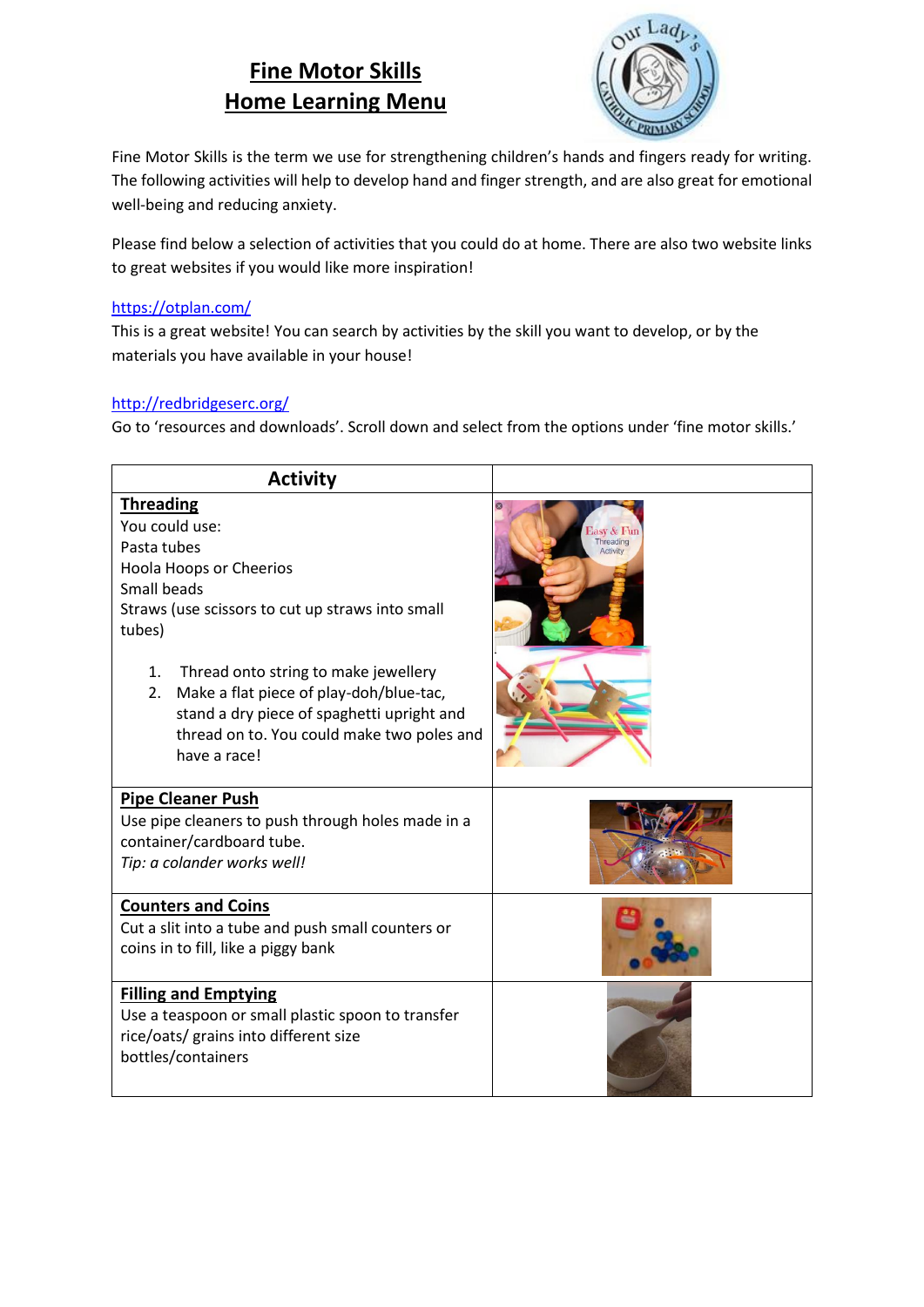# **Fine Motor Skills Home Learning Menu**



|                                                                                                                                                                                                                                                                                                                                                                                                                                                                                                                                                                                                                                                             | чимы |
|-------------------------------------------------------------------------------------------------------------------------------------------------------------------------------------------------------------------------------------------------------------------------------------------------------------------------------------------------------------------------------------------------------------------------------------------------------------------------------------------------------------------------------------------------------------------------------------------------------------------------------------------------------------|------|
| <b>Clothes Pegs</b>                                                                                                                                                                                                                                                                                                                                                                                                                                                                                                                                                                                                                                         |      |
| 1. Peg same colour pegs onto coloured pieces<br>of paper.<br>2. Cut out a hedgehog or dinosaur and clip on<br>pegs for spikes!                                                                                                                                                                                                                                                                                                                                                                                                                                                                                                                              |      |
| <b>Tweezers</b>                                                                                                                                                                                                                                                                                                                                                                                                                                                                                                                                                                                                                                             |      |
| Use tweezers or tongs to pick up small objects such<br>as buttons/pom-poms/gems etc.<br>You could<br>Sort by colour or size<br>Transfer into another container against a timer!                                                                                                                                                                                                                                                                                                                                                                                                                                                                             |      |
| Jelly/Slime/Hair Gel/Cooked Spaghetti                                                                                                                                                                                                                                                                                                                                                                                                                                                                                                                                                                                                                       |      |
| Place in a container. Hide small objects and retrieve<br>with tweezers!                                                                                                                                                                                                                                                                                                                                                                                                                                                                                                                                                                                     |      |
| <b>PlayDoh/Silly Putty</b>                                                                                                                                                                                                                                                                                                                                                                                                                                                                                                                                                                                                                                  |      |
| 1. Pushing and hiding small objects<br>Making Confetti - pinch off small pieces<br>2.<br>with thumb and finger. Use the last piece to<br>pick up the pieces and roll into one big ball!<br>3. Rolling snakes of different lengths<br>Squeezing and smoothing - use the lid of a<br>4.<br>container or an ice cube tray and squash<br>the PlayDoh to fill the space.<br>Stamping small objects into the PlayDoh<br>5.<br>such as beads or buttons.<br>6. Dress up - mould and shape clothes for dolls<br>or action figures<br>7. Create 3D shapes and models.<br>Play Pictionary but with PlayDoh! Guess<br>8.<br>what each other have made by giving clues. |      |
| <b>Cotton Bud Art</b><br>Use cotton buds to create dot pictures, shapes and<br>patterns!<br>Tip: if you do not have cotton buds, use a clothes<br>peg and cotton wall ball.                                                                                                                                                                                                                                                                                                                                                                                                                                                                                 |      |
| <b>Marbles</b>                                                                                                                                                                                                                                                                                                                                                                                                                                                                                                                                                                                                                                              |      |
| Use your finger to roll a marble in paint and then<br>roll across the paper to make artwork.                                                                                                                                                                                                                                                                                                                                                                                                                                                                                                                                                                |      |
| <b>Weaving</b>                                                                                                                                                                                                                                                                                                                                                                                                                                                                                                                                                                                                                                              |      |
| Use a play set shopping basket or a wire cooling<br>rack and pieces of ribbon to weave in and out.                                                                                                                                                                                                                                                                                                                                                                                                                                                                                                                                                          |      |